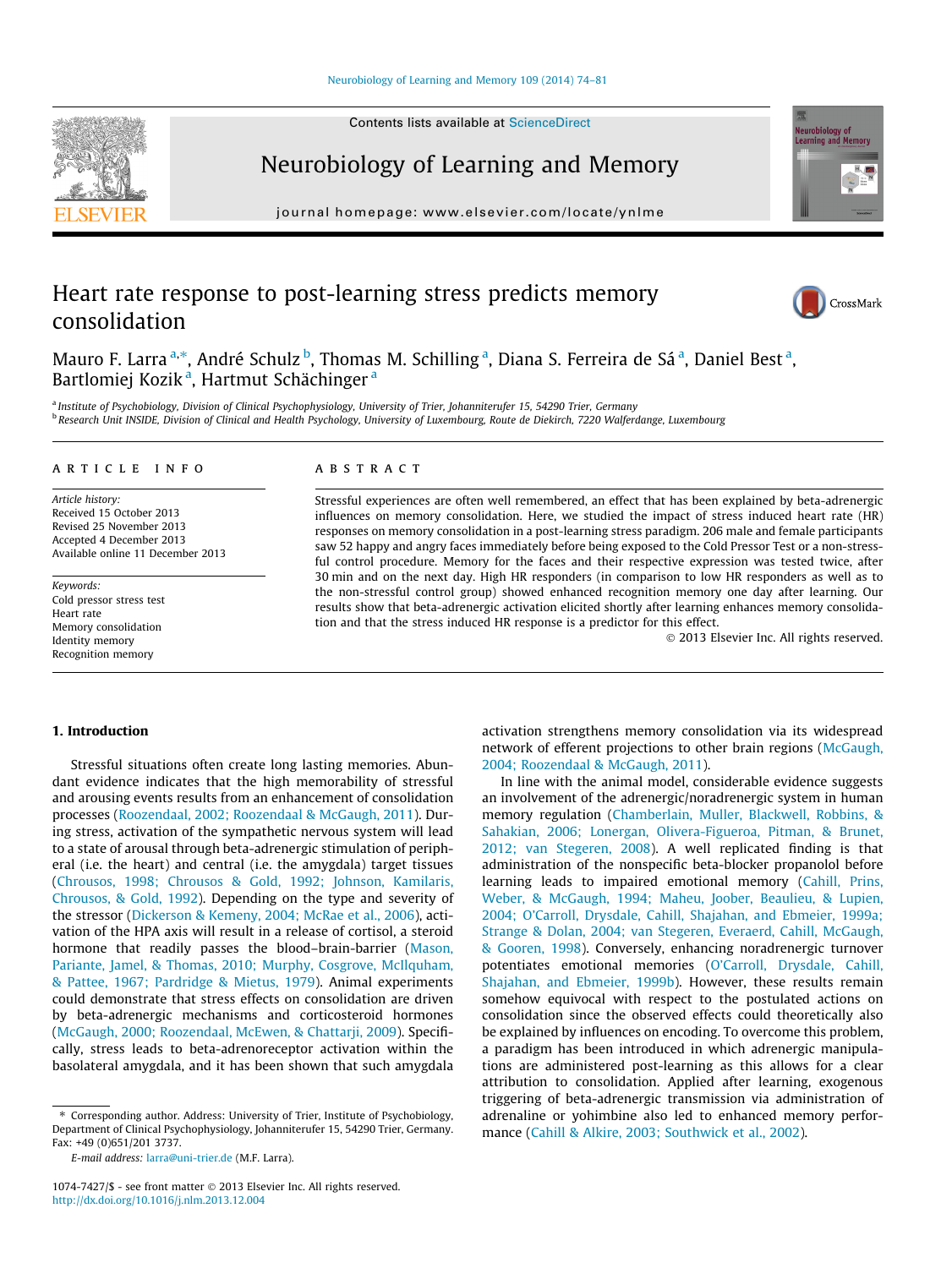However, albeit the evidence for beta-adrenergic modulation of memory consolidation from studies administering exogenous adrenergic agents, studies seeking to establish a relationship between endogenous markers of post-learning beta-adrenergic activation and memory consolidation have been less conclusive. These studies have typically measured concentrations of salivary alpha-amylase (sAA), an enzyme thought to reflect sympathetic activation via an adrenergic mechanism [\(Dantzer & Kalin, 2009;](#page--1-0) [Nater et al., 2005; Strahler, Mueller, Rosenloecher, Kirschbaum,](#page--1-0) [& Rohleder, 2010\)](#page--1-0). An association between memory consolidation and sAA was first reported by [Smeets, Otgaar, Candel, and Wolf](#page--1-0) [\(2008\)](#page--1-0). The authors applied the Cold Pressor Test (CPT) immediately after learning of emotional and neutral words. sAA and cortisol concentrations rose significantly after the stress intervention and were both positively correlated to cued recall performance assessed 24 h later. In contrast, other studies [\(Bryant, McGrath,](#page--1-0) [& Felmingham, 2013; Felmingham, Tran, Fong, & Bryant, 2012\)](#page--1-0) measuring sAA after post-learning administration of CPT could not find an effect of sAA levels on delayed free recall of neutral and emotional pictures. Similarly, two studies applying the Trier Social Stress Test after learning of emotional words ([Smeets](#page--1-0) [et al., 2009\)](#page--1-0) or pictures [\(Preuss & Wolf, 2009](#page--1-0)) failed to detect any influence of stress induced sAA rise and delayed free recall performance. Nevertheless, endogenously elicited post-learning arousal per se does enhance memory consolidation as has been frequently demonstrated in the above mentioned as well as other studies that unfortunately did not provide any physiological indicator of beta-adrenergic activation [\(Anderson, Wais, & Gabrieli,](#page--1-0) [2006; Beckner, Tucker, Delville, & Mohr, 2006; Cahill, Gorski, &](#page--1-0) [Le, 2003; Liu, Graham, & Zorawski, 2007; Nielson & Powless,](#page--1-0) [2007](#page--1-0)).

Collecting sAA is a comparatively young approach to the assessment of beta-adrenergic activation and until now there is no consensus on the appropriateness of its use ([Bosch, Veerman, de Geus,](#page--1-0) [& Proctor, 2011](#page--1-0)). Conversely, there is a long standing tradition in using cardiovascular parameters to quantify beta-adrenergic activation and its impact on multiple aspects of cognition. Most surprisingly, the predictive value of cardiovascular indicators went widely unnoticed in research of stress effects on consolidation. Within this context, the stress induced heart rate (HR) response seems to be an especially promising indicator. Pharmacological agents that have been successfully employed to modify memory show commensurate alterations in HR ([Cahill & Alkire, 2003;](#page--1-0) [O'Carroll et al., 1999a](#page--1-0)) and also change the HR response to stress ([Houben, Thien, Wijnands, & Van't Laar, 1982; Victor, Leimbach,](#page--1-0) [Seals, Wallin, & Mark, 1987](#page--1-0)). Furthermore, both tonic and phasic HR responses during encoding have repeatedly been shown to be involved in emotional memory enhancement [\(Abercrombie,](#page--1-0) [Chambers, Greischar, & Monticelli, 2008; Buchanan, Tranel, &](#page--1-0) [Adolphs, 2006; Jennings & Hall, 1980](#page--1-0)).

Thus, in the current study we attempted to assess the impact of the stress induced heart rate response on memory consolidation in a paradigm of post-learning stress. Using a substantial sample and the CPT as predominantly adrenergic stressor ([Pascualy et al.,](#page--1-0) [2000; Ward et al., 1983\)](#page--1-0) we hypothesized that the magnitude of the stress induced heart rate response would predict memory performance on the next day. 206 male and female participants saw a set of 52 happy and angry faces immediately before being exposed to the CPT or a control procedure (warm water). Memory for the faces and their respective expression was tested twice, after 30 min and on the next day. To prevent loss of statistical power when assessing the influence of the heart rate response within the stress group, we doubled its size with respect to controls thereby enabling us to compare equally sized groups of high HR responders, low HR responders and controls.

# 2. Materials and methods

#### 2.1. Sample

206 healthy right-handed men ( $N = 100$ ) and women ( $N = 106$ ) (mean age: 23 years, SD: 2.9 years) participated in the experiment. They were randomly assigned to either the stress group (CPT,  $N = 135$ , 70 female) or a control condition (warm water bath,  $N = 71$ , 36 female). Sex was balanced in the whole sample and across experimental conditions. Subjects were mostly students from the University of Trier, recruited via Email Digest and placard. Participation was limited to right handed, healthy Caucasians with normal weight (Body Mass Index between 19 and 25) and age between 18 and 35 years. Applicants were not included if they showed any evidence of acute or chronic diseases of the circulatory system (deviations from sine rhythm, glaucoma, Raynaud's disease, history of fainting, resting blood pressure above 140/ 90 mmHg), history of psychiatric disease or family history of arterial hypertension, and cerebral or aortic aneurisms. Blood pressure was measured and normal sine rhythm confirmed during a ten minute resting period. Furthermore, the following exclusion criteria were applied: smoking of more than five cigarettes per day, drug intake or current use of medication, increased objective or subjective sensitivity to cold.

A personal screening interview determined if all criteria for inclusion in the study were met. All participants were informed about their right to stop the experiment at any time and gave written informed consent. They were compensated with 30.00  $\epsilon$  after completion of the whole experiment.

# 2.2. Procedure

### 2.2.1. General procedure

The study was conducted over two subsequent days. On the first day, the study protocol started with a ten minute resting period during which baseline measurements for heart rate and blood pressure were taken. Hereafter, the acquisition phase began in which participants were presented with the to-be-remembered stimuli. Immediately following acquisition, the CPT or a control procedure with warm water was carried out. A five minute resting period followed during which heart rate and blood pressure were measured. To prevent any stress effects on memory retrieval, a simple reaction time task was performed before the first memory test took place. The task lasted about 15 min. Thus, about 20 min following the stress procedure and 30 min after acquisition the first recognition memory test was conducted. The memory test concluded the experimental session for that day.

On the next day, participants returned to the lab for a second memory testing. After completion of the task they were compensated with 30.00  $\epsilon$  and dismissed. All experimental sessions were carried out between 13:30 and 18:00 to control for diurnal variations in individual cortisol levels. All procedures were approved by the ethical committee of the state's medical association (Landesärztekammer Rheinland-Pfalz).

# 2.2.2. Acquisition

During acquisition participants saw a set of 52 male faces, half of them with an angry and the other half with a happy expression. Additionally, three faces were shown before and after the actual stimulus set to control for primacy and recency effects. These were not included in any memory tests. Each face was presented on screen for 3 s during which participants were instructed to watch it attentively. After presentation of each face they were asked to